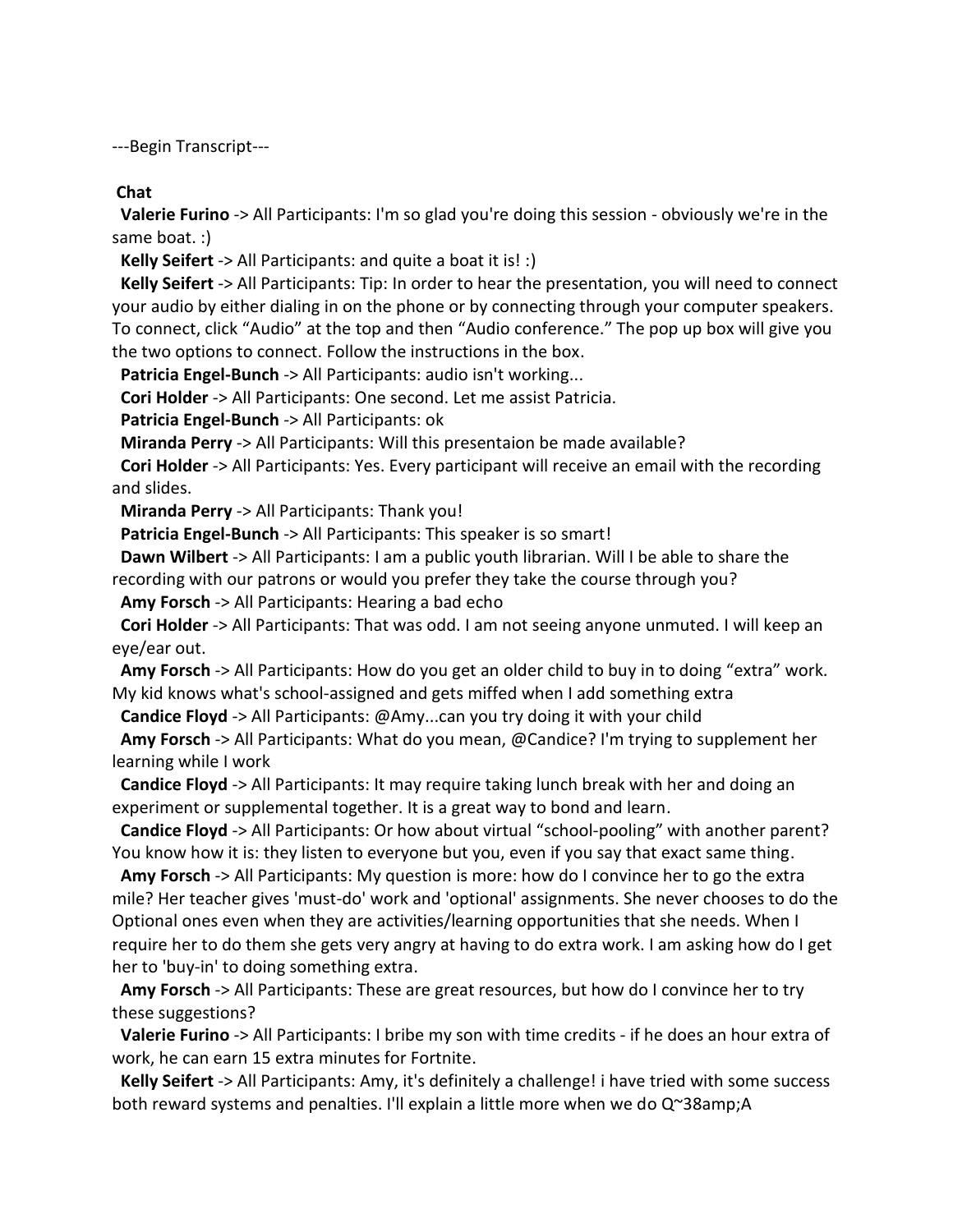**Candice Floyd** -> All Participants: What's she into?

**Amy Forsch** -> All Participants: @Candice, I like the pooling idea but not sure how to do that... they're working on a directory for virtual learning students to connect but it's not up and running yet

**Amy Forsch** -> All Participants: Thanks, @Kelly

**Candice Floyd** -> All Participants: Time credits are good currency!

**Amy Forsch** -> All Participants: Playing an annoying cat-video game on her tablet, @Candice. LOL - no learning benefit at all and drives me nuts! ROFL

**Amy Forsch** -> All Participants: THanks @ Valerie

**Candice Floyd** -> All Participants: Does she have friends whose parents you've connected with? I would start with the like attracts like route.

**Amy Forsch** -> All Participants: We're pretty new to the school district so she still hasn't made a lot of friends here, unfortunately. We don't have close relationships with any of the parents

**Candice Floyd** -> All Participants: @Amy at least it's not "Just Shapes and Beats," which is exactly what it sounds like: technomusic and bright fuschia shapes

**Amy Forsch** -> All Participants: @Candice - ROFL. Good point! LOL

**j hart** -> All Participants: the national archives and the national park service are also good resources.

**Kris Abery** -> All Participants: Great resources. Thanks

**Amy Forsch** -> All Participants: Great resources! Greatly appreciated!

**Dawn Wilbert** -> All Participants: Thank you!!

**Valerie Furino** -> All Participants: These are really great resources - thank you! Nice to see the kids, Kelly - and nice to hear your voice again, Joe P!

**Daria Greensfelder** -> All Participants: Very concise webinar.

**Sheila Dorsey** -> All Participants: Wonderful tips and great Federal resources. Will share this webinar with homeschooling friend. Thanks very much!

**Catalina Chiquillo** -> All Participants: Could you recommend apps for Preschoolers and elementary kids?

**Amy Forsch** -> All Participants: Thanks, Kelly! Those are great incentive ideas! Really appreciate!

**Natasha Finnegan** -> All Participants: I have to lead but great resources and ideas, thank you!! **Natasha Finnegan** -> All Participants: \*leave

**Lisa Caro** -> All Participants: Sometimes following their interests for additional assignments. Ask what they would like to learn about.

**Amy Forsch** -> All Participants: Thanks, Jane. I've done that too. I think the combination of tactics will be useful! :)

**Amelia Thomas** -> All Participants: Are all of these resources available for the general public as well?

**Judy Allen** -> All Participants: thanks for the great list of resources

**Cori Holder** -> All Participants: Satisfaction Survey:

https://qaz1.az1.qualtrics.com/jfe/form/SV\_0dn4pYA1XryyBH7

**Catalina Chiquillo** -> All Participants: App recommendations please

**Holly Rivet** -> All Participants: starfall.com

**Amelia Thomas** -> All Participants: Great! Can't wait to recommend these resources!